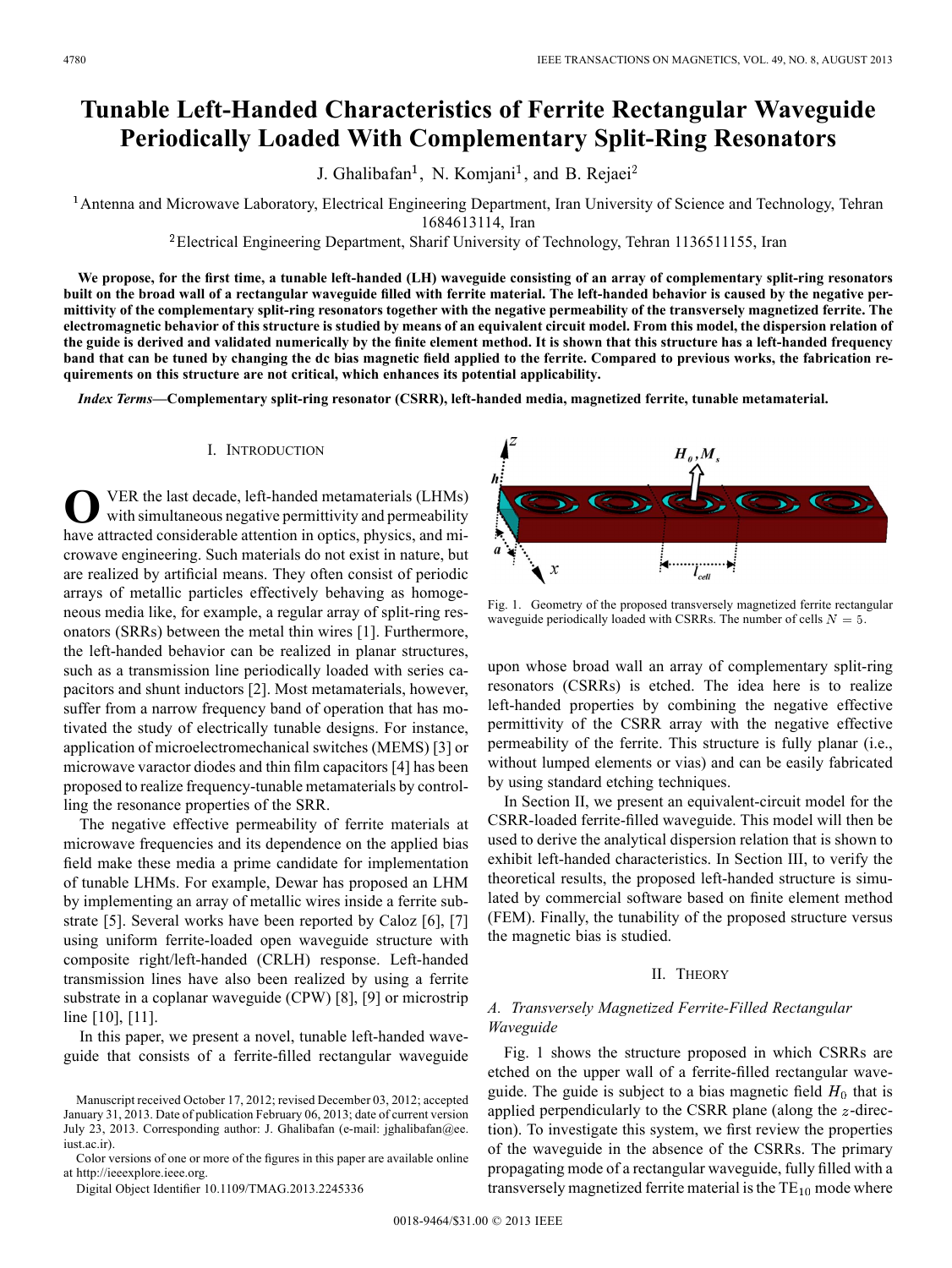the modal electric and magnetic fields are respectively given by [12], [13]

$$
\mathbf{E} = A_{10} \sin\left(\frac{\pi x}{a}\right) e^{-j\beta_{10}y} \hat{\mathbf{z}}
$$
(1a)  

$$
\mathbf{H} = \frac{A_{10}}{\omega\mu_0\mu_{\perp}} \left[\beta_{10} \sin\left(\frac{\pi x}{a}\right) - \frac{\pi}{a} \frac{\mu_a}{\mu} \cos\left(\frac{\pi x}{a}\right)\right] e^{-j\beta_{10}y} \hat{\mathbf{x}}
$$

$$
+ \frac{jA_{10}}{\omega\mu_0\mu_{\perp}} \left[\beta_{10} \frac{\mu_a}{\mu} \sin\left(\frac{\pi x}{a}\right) - \frac{\pi}{a} \cos\left(\frac{\pi x}{a}\right)\right] e^{-j\beta_{10}y} \hat{\mathbf{y}}.
$$
(1b)

Here,  $\alpha$  is the width of the guide,  $\mu_0$  is the permeability of vacuum, and

$$
\mu = 1 + \frac{\omega_H \omega_M}{\omega_H^2 - \omega^2}
$$

$$
\mu_a = \frac{\omega_M \omega}{\omega_H^2 - \omega^2}
$$
(1c)

denote the diagonal, respectively, off-diagonal elements of the permeability tensor of the ferrite where

$$
\omega_H = \gamma H_0 + j\alpha\omega \quad \omega_M = \gamma M_s \tag{1d}
$$

with  $M<sub>s</sub>$  the saturation magnetization of the ferrite,  $\gamma$  the gyromagnetic ratio, and  $\alpha$  the Gilbert damping constant that accounts for the magnetic precession loss. Moreover

$$
\mu_{\perp} = \mu - \frac{\mu_a^2}{\mu} = \frac{(\omega_H + \omega_M)^2 - \omega^2}{\omega_{\perp}^2 - \omega^2} \tag{1e}
$$

where

$$
\omega_{\perp} = \sqrt{\omega_H (\omega_H + \omega_M)}.
$$
 (1f)

Note that the  $TE_{10}$  field components do not change in the vertical ( $z$ -direction) and propagate along the guide ( $y$ -direction) with the constant [13]

$$
\beta_{10} = \sqrt{\omega^2 \varepsilon_0 \varepsilon \mu_0 \mu_\perp - \frac{\pi^2}{a^2}} \tag{2}
$$

where  $\varepsilon_0$  and  $\varepsilon$  are the permittivity of vacuum and the relative permittivity of ferrite material, respectively.

The dispersion (2) is identical to that of an ordinary waveguide, except for the fact that the effective permeability  $\mu_{\perp}$  is itself a function of frequency  $\omega$ . In the frequency range  $\omega_{\perp}$  <  $\omega < \omega_H + \omega_M$ , where the real part of  $\mu_{\perp}$  becomes negative, no propagation takes place, regardless of the waveguide width. This is the frequency range of interest for our purpose.

## *B. Equivalent Circuit Model of a Ferrite-Based CSRR*

The CSRR-loaded transmission lines and waveguides have been analyzed in various works [14], [15]. The results obtained show the CSRR to behave as a resonator that can be excited by an axial electric field induced by the line. Fig. 2 shows the corresponding equivalent circuit model where  $C_c$  and  $L_c$  comprise the resonator and the series capacitance  $C$  models the coupling between the host line and CSRR [14]. The resulting overall impedance is given by

$$
Z_p = \frac{1 - \frac{\omega^2}{\omega_s^2}}{j\omega C \left(1 - \frac{\omega^2}{\omega_0^2}\right)}\tag{3}
$$



Fig. 2. Equivalent circuit model for the basic cell of the CSRR loaded transmission line.

where  $\omega_0 = (L_c C_c)^{-1/2}$  is the resonance frequency of an uncoupled CSRR, and  $\omega_s = (L_c C_c + L_c C)^{-1/2}$ . Equation (3) indicates the presence of a frequency range  $\omega_s < \omega < \omega_0$ where  $Z_p$  is inductive. In case of a transmission line periodically loaded with CSRRs, these inductive shunt elements may lead to a negative per-unit-length capacitance, thus negative effective dielectric constant [15]. This point will be addressed later in the context of the ferrite-filled waveguide.

For conventional CSRRs, attempts to directly estimate the circuit parameters of Fig. 2, e.g., by viewing the CSRR as a ring-shaped coplanar waveguide line [14], have produced less than satisfactory outcomes. Numerical extraction techniques, which are based on comparison between full-wave electromagnetic and electrical simulations, appear more reliable [16]. Here, the simulations are carried out for a CSRR coupled to a parallel plate structure, with a dielectric filling of the same permittivity and thickness as that of the waveguide. However, the numerical extraction technique does not seem to work on a ferrite with negative permeability  $\mu_{\perp}$ . This is because the propagating modes are non-TEM. Moreover, the negative permeability of the host line complicates the extraction process.

To overcome these drawbacks, we take the capacitors in Fig. 2 to be independent of the magnetic properties of the ferrite material beneath the CSRR. This assumption is motivated by the electrostatic capacitance calculations in the CSRR literature, which are justified if the CSRR dimensions are small compared to the wavelength. Within this method,  $C_c$ ,  $C$  are independent of the magnetic properties of the environment. However, the inductance in Fig. 2 will obviously depend on the permeability of the underlying substrate material.

Therefore,  $C_c$ , C will be extracted by considering a CSRR on a dielectric substrate with the same permittivity as the ferrite material. Since the dominant mode in the host parallel plate system is now TEM, this extraction is not troublesome, as shown in Fig. 3. In order to estimate  $L_c$ , a second approximation is made where the underlying ferrite substrate is assumed to be infinitely thick. As shown in the Appendix, currents flowing on conductors comprising the CSRR will then experience an effective (relative) permeability

$$
\mu_{\text{eff}} = \frac{2\sqrt{\mu}}{1 + \sqrt{\mu}}.\tag{4}
$$

Therefore, for the calculation of  $L_c$ , the value found on a dielectric substrate will be multiplied by (4).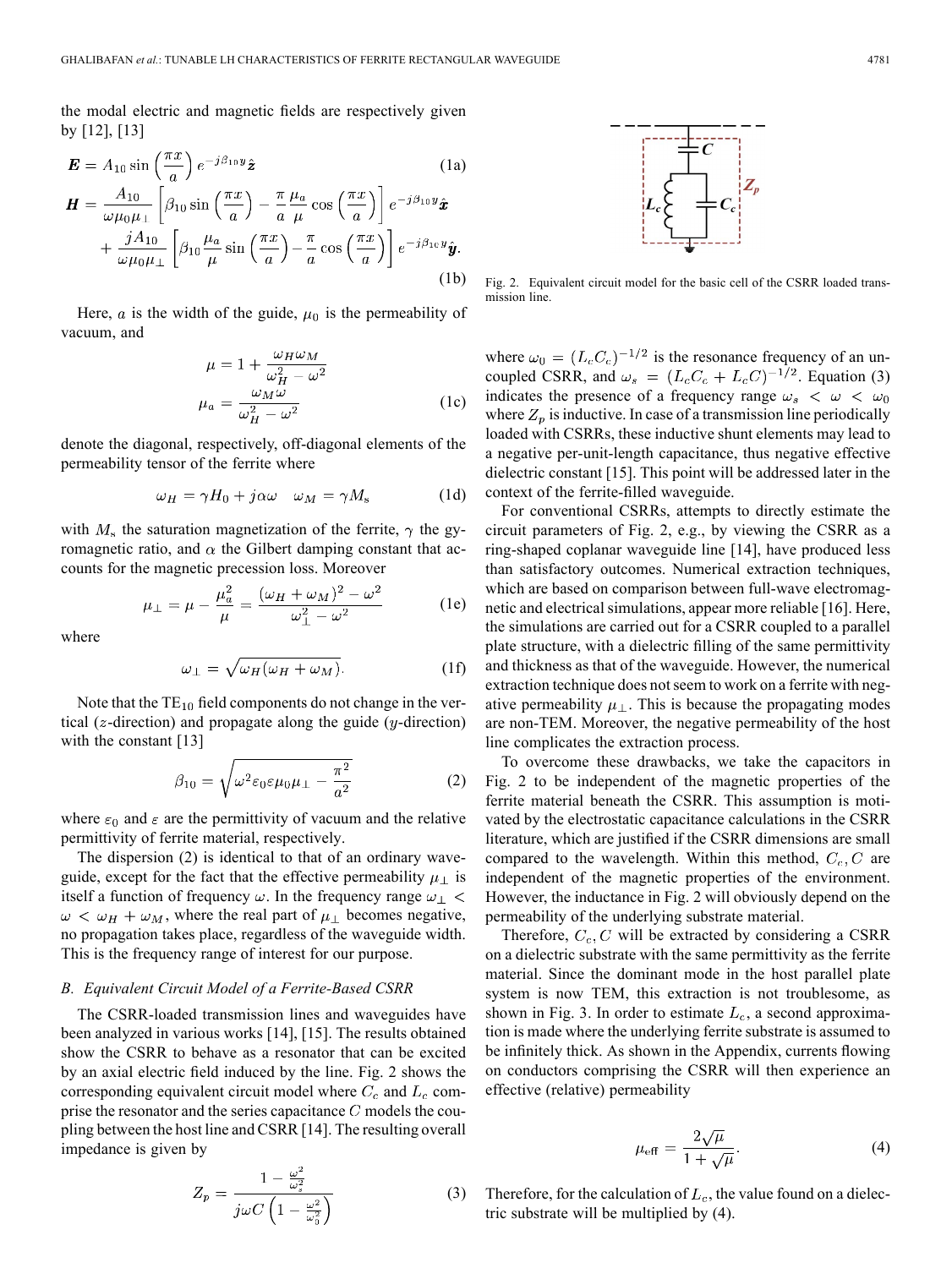

Fig. 3. (a) Geometry of the unit cell of CSRR loaded dielectric parallel-plate waveguide. (b) Transmission and phase characteristics for the unit cell of CSRR loaded dielectric parallel-plate waveguide. The dielectric has thickness  $h =$ 0.5 mm and dielectric constant  $\varepsilon$ <sub>r</sub> = 15.3. CSRR dimensions are  $r_{\text{out}}$  = 1.5 mm and  $d = c = 0.3$  mm. Extracted parameters of equivalent circuit are  $C_e=0.54$  pF,  $C=1.54$  pF,  $L_e=0.48$  nH.  $\,$ 

# *C. Dispersion Relation of a CSRR-Loaded Ferrite-Filled Rectangular Waveguide*

Fig. 4(a) shows a unit cell of the structure of Fig. 1 that is modeled by the equivalent circuit of the CSRR sandwiched between two waveguide sections each of length  $l_{\text{cell}}/2$  [see Fig. 4(b)]. The ferrite-filled rectangular waveguide sections are characterized by the propagation constant given in (2) and a nominal characteristic impedance defined by the relation between the complex power transmitted in the  $y$ -direction and the current on the waveguide [17]

$$
Z_{10} = \frac{2P}{|I|^2} = \frac{\int_0^h \int_0^a E_z \cdot H_x^* dx dz}{\left| \int_0^a H_x dx \right|^2} = \frac{h\pi^2 \omega \mu_0 \mu_\perp}{4a\beta_{10}} \quad (5)
$$

where  $E_z$  and  $H_x$  are given in (1). By employing periodic analysis of microwave networks [18] for the unit cell of Fig. 4(b), the dispersion relation of the overall structure is calculated as

$$
\cos(\gamma l_{\text{cell}}) = \cos(\beta_{10} l_{\text{cell}}) + \frac{j}{2} \frac{Z_{10}}{Z_p} \sin(\beta_{10} l_{\text{cell}}) \tag{6}
$$

where  $Z_p$  is given in (3) and  $\gamma = \beta + j\alpha$  is the propagation constant of the CSRR-loaded waveguide.



Fig. 4. (a) Ferrite rectangular waveguide loaded with the unit cell of CSRR. (b) Equivalent circuit model of ferrite rectangular waveguide loaded with the unit cell of CSRR.

Fig. 5 shows the dispersion diagram obtained from (6) for a 4 mm-wide and 0.5 mm-high waveguide filled with yttrium iron garnet (YIG) ferrite material subject to a dc bias magnetic field of 400 Oe. The diagram clearly contains a region where the phase velocity  $\omega/\beta$  and the group velocity  $d\omega/d\beta$  have opposite signs. This region is located between the frequency  $\omega_s$  ( $\omega_s/2\pi = 5.20$  GHz), i.e., the frequency where  $Z_p$  of the CSRR starts to show inductive characteristics, and  $\omega_H + \omega_M$  $((\omega_H + \omega_M)/2\pi = 6$  GHz) at which the effective permeability ceases to be negative. The negative effective permittivity caused by the CSRRs coincides with the negative sign of the (real part of)  $\mu_{\perp}$  and yields the left-handed properties observed. Beyond  $\omega_H + \omega_M$ , the permeability becomes positive, while the negative permittivity persists until  $\omega_0$  ( $\omega_0/2\pi = 10$  GHz). Thus, in between  $\omega_H + \omega_M$  and  $\omega_0$ , no propagation takes place, which is manifested in Fig. 5 by a zero real part and large imaginary part of the propagation constant  $\gamma = \beta + j\alpha$ . The same situation exists for  $\omega_{\perp} < \omega < \omega_s$ ,  $(\omega_{\perp}/2\pi = 2.6$  GHz), but now due to a negative permeability and a positive permittivity. Above  $\omega_0$ , both effective permittivity and permeability of the structure become positive so that normal, right-handed propagation is expected (see the region above 10 GHz in Fig. 5). The cutoff frequency of this normal wave will depend on the waveguide width as in case of an ordinary waveguide.

## III. FULL-WAVE SIMULATIONS

To verify the theoretical result of Section II, the proposed structure of Fig. 1 is simulated by commercial software HFSS that utilized an FEM. In all simulations, YIG was used with the same properties as listed in the caption of Fig. 5. The simulated transmission characteristics of the device is shown in Fig. 6. To have a better comparison, the simulation results of a ferrite-filled rectangular waveguide without CSRRs are also shown. The simulations exhibit LH response from 5.21 to 6.03 GHz, where the analytical LH response is in the frequency range between 5.20 and 6 GHz (see Fig. 5). This confirms the validity of equivalent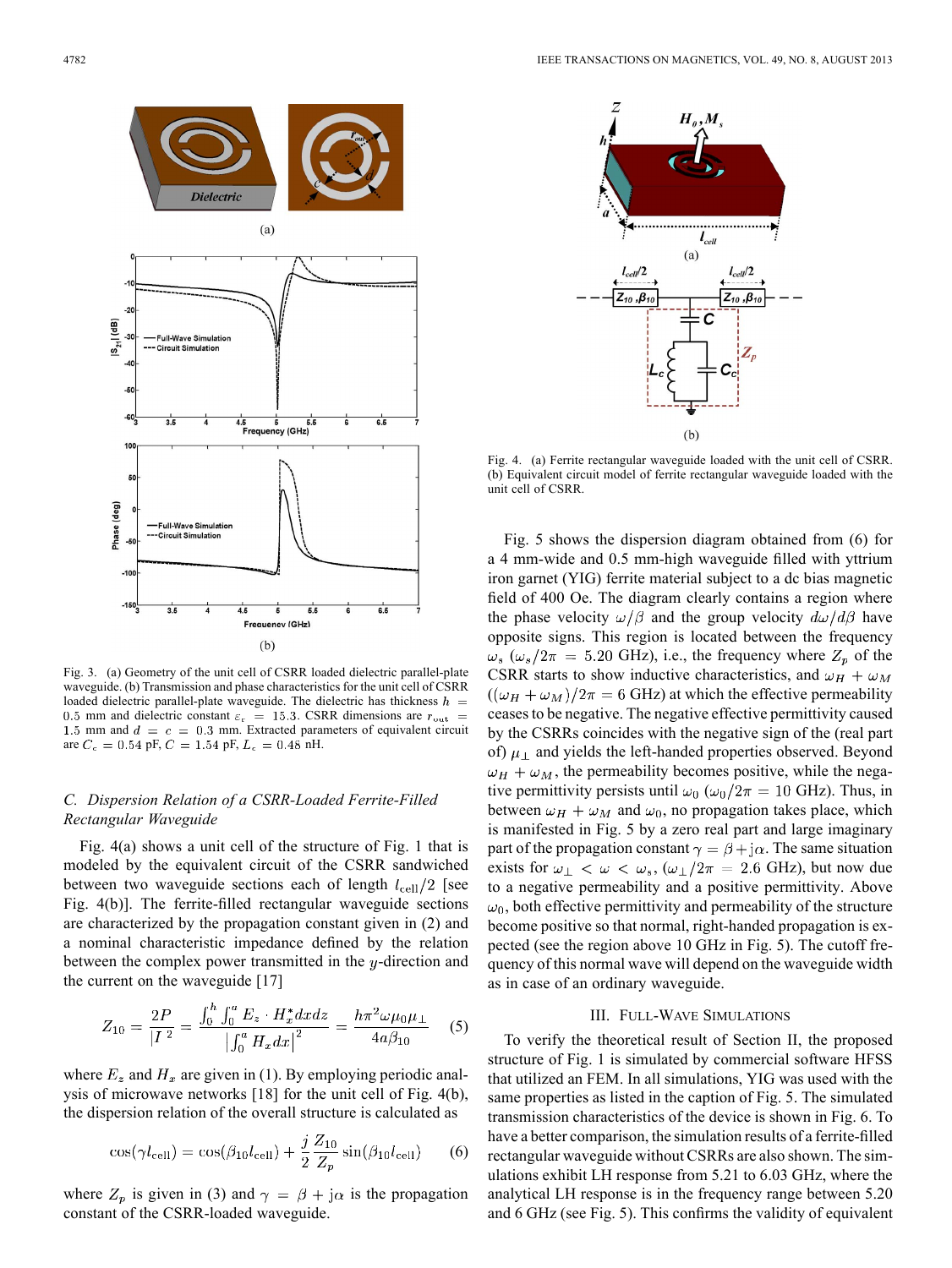

Fig. 5. Dispersion diagram calculated by (6). (a) Frequency range from 5 to 12 GHz. (b) Magnification of the LH range from 5.20 to 6 GHz.  $h = 0.5$  mm, mm,  $l_{cell} = 4.5$  mm,  $H_0 = 400$  Oe,  $M_s = 0.173$  T, pF,  $C = 0.54$  pF,  $L_c = 2(\mu)^{1/2}/(1+(\mu)^{1/2}) \times 0.48$  nH.

circuit model given in Fig. 4. In the absence of CSRRs, the LH band disappears due to the negative permeability and positive permittivity of ferrite layer (see Fig. 6). As shown in Fig. 6(c), in the LH band, the insertion loss is high due to magnetic loss of ferrite layer. The loss problem is under studies; it may be developed by using single crystal of yttrium iron garnet [10].

The main advantage of a ferrite-based LH line is the magnetic bias tunability. Based on theoretical results given in Section II, the LH response of the proposed structure is in frequency range between  $\omega_s$  and  $\omega_H + \omega_M$ . As shown in Table I, by varying the magnetic bias field  $H_0$ , both the upper and lower limits can be tuned. Tunability of the upper limit  $(\omega_H + \omega_M)$  is easily understood given the definition of  $\omega_H$ . The lower frequency limit  $\omega_s$ depends on (4), which is a function of  $\mu$  that, in turn, depends on  $H_0$ . Fig. 7 shows the tunability of LH region for the proposed structure in Fig. 1. As shown in this figure, increasing  $H_0$  will lead to a shift in LH response to higher frequencies.

# IV. CONCLUSION

In this paper, a tunable, ferrite-based left-handed waveguide has been proposed. The main idea behind this structure is to achieve left-handed behavior by the combination of the negative permeability of the ferrite material and negative permittivity of the CSRR array. The idea has been verified by equivalent circuit and numerical analysis. In contrast to previous works, the proposed CRLH structure is easy to design and fabricate and does not require any discrete chip components and vias. It is, as such, a good candidate for design of microwave devices with tunable metamaterial behavior.



Fig. 6. Full-wave simulation results for the transmission characteristics of a ferrite-filled waveguide with and without CSRRs. (a) Phase shift per unit cell,  $\beta$  ·  $l_{\text{cell}}$ . (b) Leakage factor per unit cell,  $\alpha$  ·  $l_{\text{cell}}$ . (c) Transmission coefficient per unit cell.  $h = 0.5$  mm,  $a = 4$  mm,  $l_{cell} = 4.5$  mm, the number of cells N = 20. CSRR dimensions are  $r_{\text{out}} = 1.5$  mm and  $d = c$  = 0.3 mm. The full-wave  $\beta$  is obtained by phase unwrapping and shifting (i.e.,  $\beta = |-$ unwrapped – phase(S<sub>21</sub>)/(N  $l_{\text{cell}}$ ) + 2 $\pi m$ , where m is an integer corresponding to the frequency where the guided wavelength is infinite, [6]), and full-wave  $\alpha$  is obtained by  $\alpha = -\ln |S_{21}| / (N l_{cell})$ .

#### **APPENDIX**

Consider an infinitely thin current sheet carrying the surface current  $J_s = J_{s,x}\hat{\boldsymbol{x}} + J_{s,y}\hat{\boldsymbol{y}}$  on top of an infinitely thick ferrite substrate that is magnetized normal to its surface  $(z$ -direction). In the quasi-static approximation, the magnetic field may be written as

$$
\boldsymbol{H}^{\pm} = \nabla \psi^{\pm} \tag{7}
$$